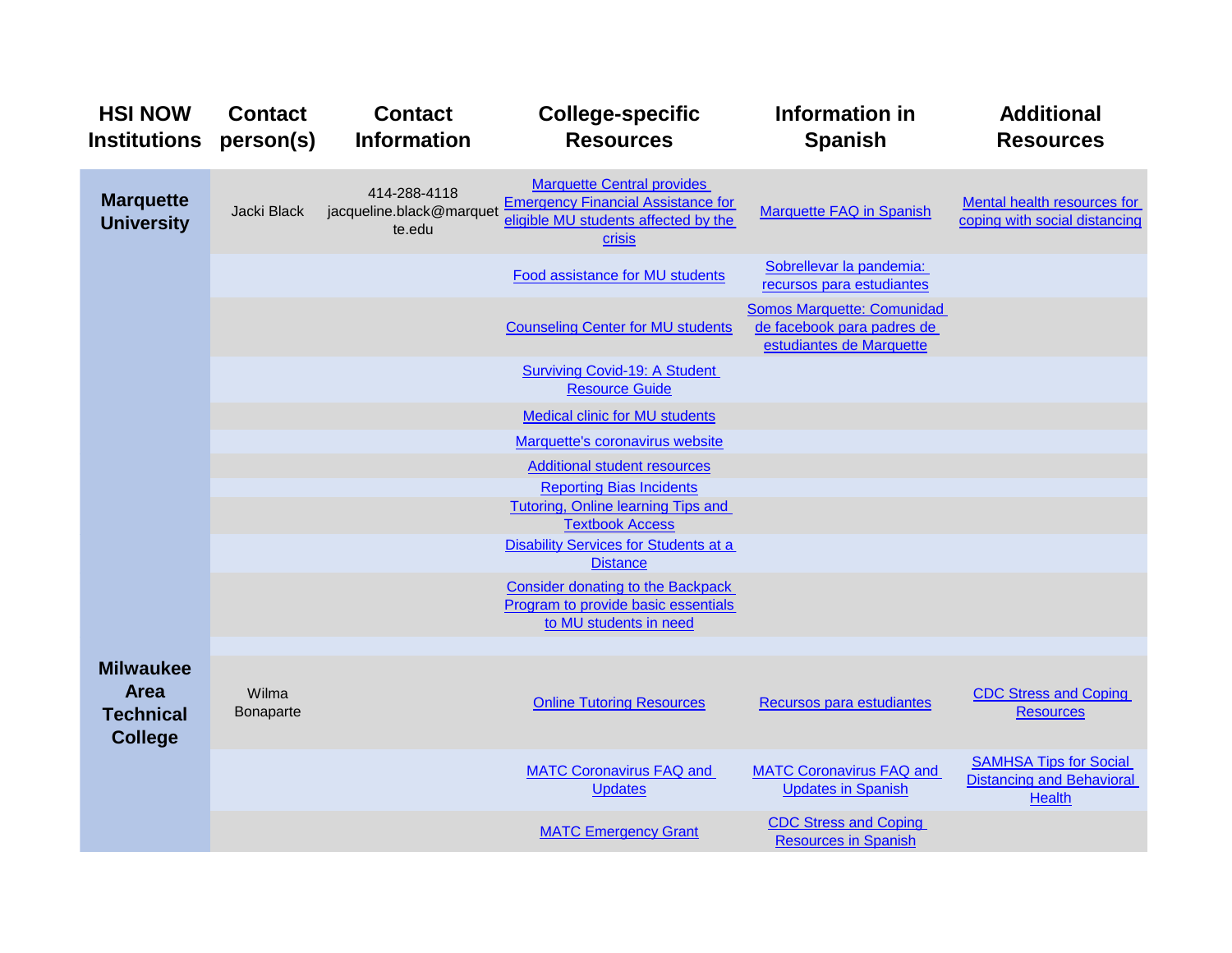|                                        |                            |                                                                                | <b>Additional Student Resources</b>                                        | <b>SAMHSA Tips for Social</b><br><b>Distancing and Behavioral</b><br><b>Health in Spanish</b> |                                                                                                                                                                               |
|----------------------------------------|----------------------------|--------------------------------------------------------------------------------|----------------------------------------------------------------------------|-----------------------------------------------------------------------------------------------|-------------------------------------------------------------------------------------------------------------------------------------------------------------------------------|
|                                        |                            |                                                                                | <b>MATC Counseling</b>                                                     |                                                                                               |                                                                                                                                                                               |
|                                        |                            |                                                                                | <b>MATC Online Library Resources</b>                                       |                                                                                               |                                                                                                                                                                               |
|                                        |                            |                                                                                | <b>Advising Services</b>                                                   |                                                                                               |                                                                                                                                                                               |
| <b>Mount Mary</b><br><b>University</b> | Gabriela<br><b>Barbosa</b> | barbosga@mtmary.edu;<br>General Covid-19 email:<br>MMU-<br>CVassist@mtmary.edu | <b>Mount Mary Coronavirus updates</b>                                      | <b>Mount Mary Coronavirus</b><br><b>Updates in Spanish</b>                                    |                                                                                                                                                                               |
|                                        |                            |                                                                                | Make a donation to the President's<br><b>Emergency Fund for Students</b>   |                                                                                               |                                                                                                                                                                               |
|                                        |                            |                                                                                |                                                                            |                                                                                               |                                                                                                                                                                               |
| UW-<br><b>Milwaukee</b>                | Alberto<br>Maldonado       | donpepe@uwm.edu<br>TEAMS# 414-290-1374<br>Office 414-229-1169                  | UWM Coronavirus Latest Updates The Roberto Hernandez Center                |                                                                                               | In support of Latino students<br>at UWM, please consider<br>donating to the LATINO<br><b>STUDENT FUND</b><br>"RHC Emergency<br>Scholarship", or "HSI<br><b>Student Fund".</b> |
|                                        | Patricia T.<br>Nájera      | ptnajera@uwm.edu                                                               | <b>Coronavirus Frequently Asked</b><br><b>Questions</b>                    | <b>RHC FACEBOOK PAGE</b>                                                                      | Folks can also make checks<br>payable to: The Roberto<br>Hernandez Center (P.O. Box<br>413, Milwaukee WI 53211<br>Bolton Hall 183).                                           |
|                                        |                            |                                                                                | <b>Student Emergency Grant</b>                                             | <b>SPANISH/English virtual Tour</b>                                                           |                                                                                                                                                                               |
|                                        |                            |                                                                                | <b>Financial Aid Appointments for</b><br>students and families             | Spanish Orientation INFO for<br>families of New Students                                      |                                                                                                                                                                               |
|                                        |                            |                                                                                | <b>Health and Safety Resources</b>                                         |                                                                                               |                                                                                                                                                                               |
|                                        |                            |                                                                                | <b>ADMISSIONS: Prospective</b><br><b>Students/Families Visit Resources</b> |                                                                                               |                                                                                                                                                                               |
|                                        |                            |                                                                                |                                                                            |                                                                                               |                                                                                                                                                                               |
| <b>UW-Parkside</b>                     | Luis<br>Benevoglienti      | benevogl@uwp.edu                                                               | <b>UW-Parkside COVID-19</b><br><b>Information Hub Page</b>                 | <b>UW-Parkside Admissions</b><br><b>Viewbook (Spanish)</b>                                    | <b>Hunger Task Force Mobile</b><br>Market (Milwaukee,<br>Kenosha, and Racine<br><b>Counties</b> )                                                                             |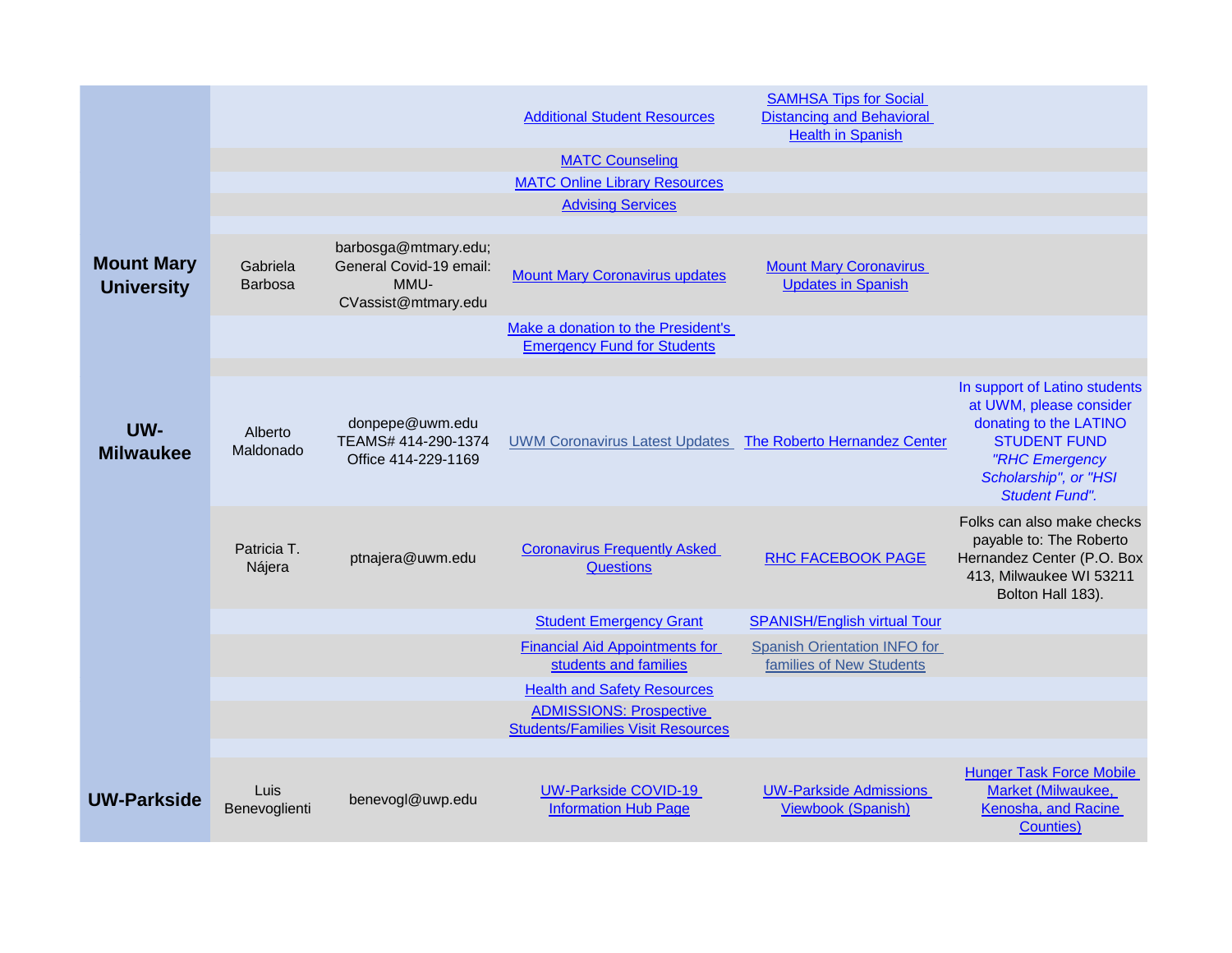|                                    |                    |                                         | <b>Parkside Academic Resource</b>                                                   |                                 |                                                              |
|------------------------------------|--------------------|-----------------------------------------|-------------------------------------------------------------------------------------|---------------------------------|--------------------------------------------------------------|
|                                    |                    |                                         | Center<br><b>Student Health &amp; Counseling</b>                                    |                                 |                                                              |
|                                    |                    |                                         | Center<br><b>How to Library While Social</b>                                        |                                 |                                                              |
|                                    |                    |                                         | <b>Distancing (Library Resources)</b>                                               |                                 |                                                              |
|                                    |                    |                                         | <b>Emergency Funding Application for</b>                                            |                                 |                                                              |
|                                    |                    |                                         | current UW-Parkside students                                                        |                                 |                                                              |
|                                    |                    |                                         | <b>UW-Parkside Admissions</b><br><b>Viewbook (English)</b>                          |                                 |                                                              |
|                                    |                    |                                         | <b>Additional Offices and Services for</b>                                          |                                 |                                                              |
|                                    |                    |                                         | <b>UW-Parkside students</b>                                                         |                                 |                                                              |
|                                    |                    |                                         |                                                                                     |                                 |                                                              |
| <b>Gateway</b><br><b>Technical</b> | Jomarie            | 262-564-2424                            | <b>Campus Alert - Coronavirus</b><br>(COVID-19) Updates and                         | Alerta - Coronavirus (COVID-19) | <b>Racine County Resource</b>                                |
| <b>College</b>                     | Coloriano          | colorianoj@gtc.edu                      | Information                                                                         | en Español                      | <b>Network</b>                                               |
|                                    |                    |                                         | Incident & CARE Team Report -                                                       |                                 |                                                              |
|                                    |                    |                                         | This form is for the use of current<br>students, faculty, or staff from             |                                 | <b>Racine Immigrant Support</b>                              |
|                                    |                    |                                         | <b>Gateway Technical College</b>                                                    |                                 | <b>Initiative</b>                                            |
|                                    |                    |                                         | <b>Student Readiness for Online</b>                                                 |                                 |                                                              |
|                                    |                    |                                         | <b>Instruction - Data collection survey</b><br>and triage for self-identified needs |                                 | <b>Kenosha County Community</b><br><b>Resources</b>          |
|                                    |                    |                                         | for technology and other needs                                                      |                                 |                                                              |
|                                    |                    |                                         | <b>Virtual Tutoring Sessions</b>                                                    |                                 | <b>Walworth County Community</b><br><b>Resources</b>         |
|                                    |                    |                                         | <b>Services for Students</b>                                                        |                                 |                                                              |
|                                    |                    |                                         |                                                                                     |                                 |                                                              |
| <b>Alverno</b><br><b>College</b>   | <b>Rachel Haos</b> | 414-382-6006<br>Rachel.haos@alverno.edu | <b>Alverno Coronavirus Updates</b>                                                  |                                 | Impact 211                                                   |
|                                    |                    |                                         | <b>Alverno Technology Resources for</b><br><b>Students</b>                          |                                 | <b>Interactive Map of Milwaukee</b><br><b>Food Resources</b> |
|                                    |                    |                                         | <b>Alverno Student Relief Funds for</b><br><b>Making a Donation</b>                 |                                 | <b>SNAP Benefits</b>                                         |
|                                    |                    |                                         | <b>Alverno Food Pantry for Students</b>                                             |                                 | <b>Assistance for Domestic</b><br>Abuse                      |